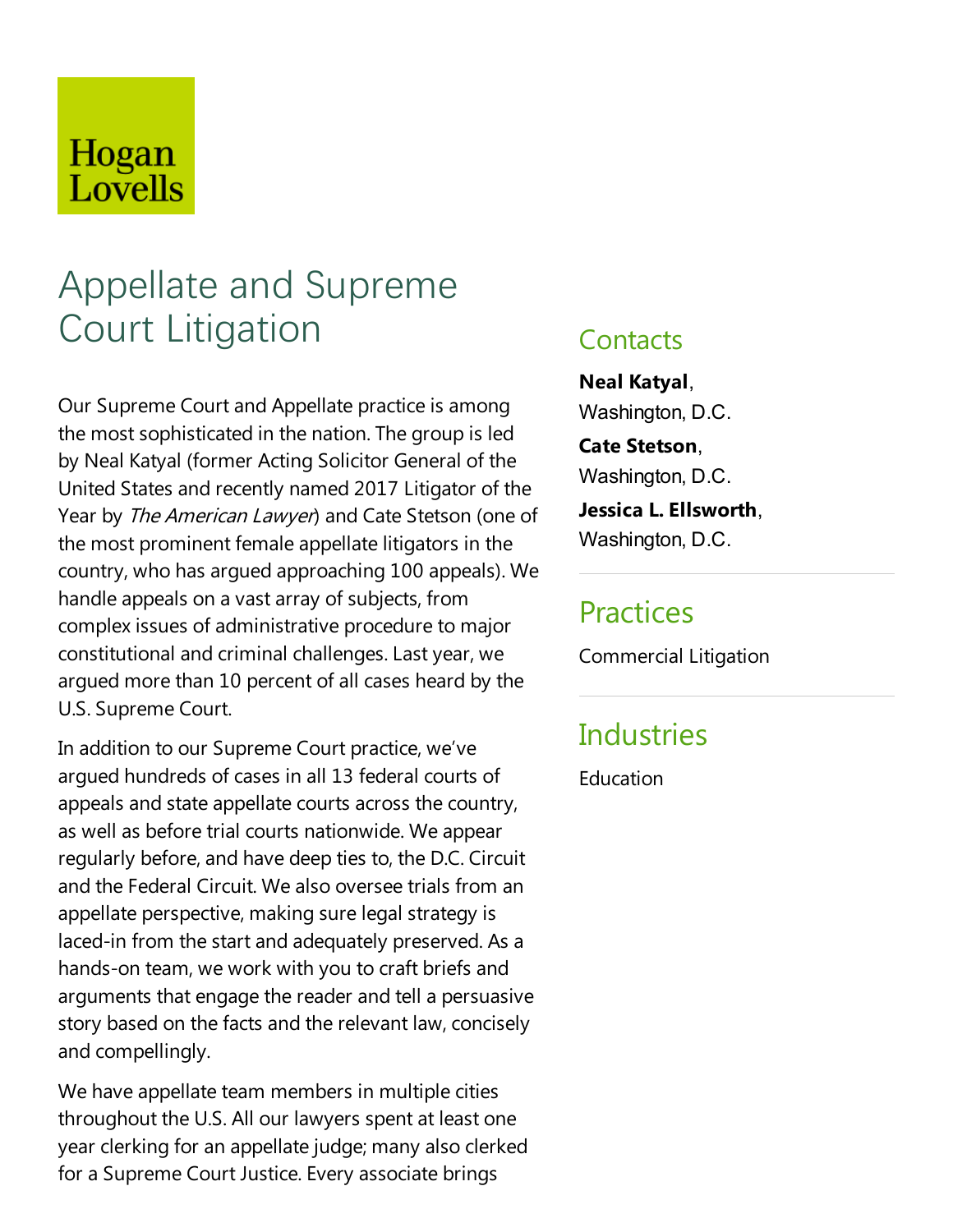unique insights and we endeavor to make sure every associate has significant personal courtroom experience.

## Representative experience

Our lawyers have argued multiple Supreme Court cases in almost every major area of law, including patents, preemption, class actions, trademarks, Native American law, employment, privacy, and ERISA.

Our team has handled dozens of complex regulatory appeals in the D.C. Circuit and other federal appellate courts for the communications, energy, food, health, and pharmaceutical industries.

We have argued significant appeals in federal courts involving issue ranging from False Claims Act liability to class actions, contract interpretation, and patent law.

Our litigators have briefed and argued appeals in the intermediate and high courts of many states, including California, Colorado, Florida, Maine, Maryland, New York, Pennsylvania, and Virginia, and in the District of Columbia.

# Latest thinking and events

#### **News**

Proof in Trial: Appellate Edition: Stand Up for California et al. v. U.S. Department of the Interior et al.

#### News

High Court discovery ruling will transform international arbitration'

#### News

Proof in Trial: Appellate Edition: Integra Med Analytics LLC et al. v. Providence Health & Services et al.

#### Press Releases

Season 2 of Hogan Lovells 'Proof in Trial' podcast series follows top-ranked Appellate practice

#### News

Proof in Trial: Appellate Edition: Holmes v. Winter

#### News